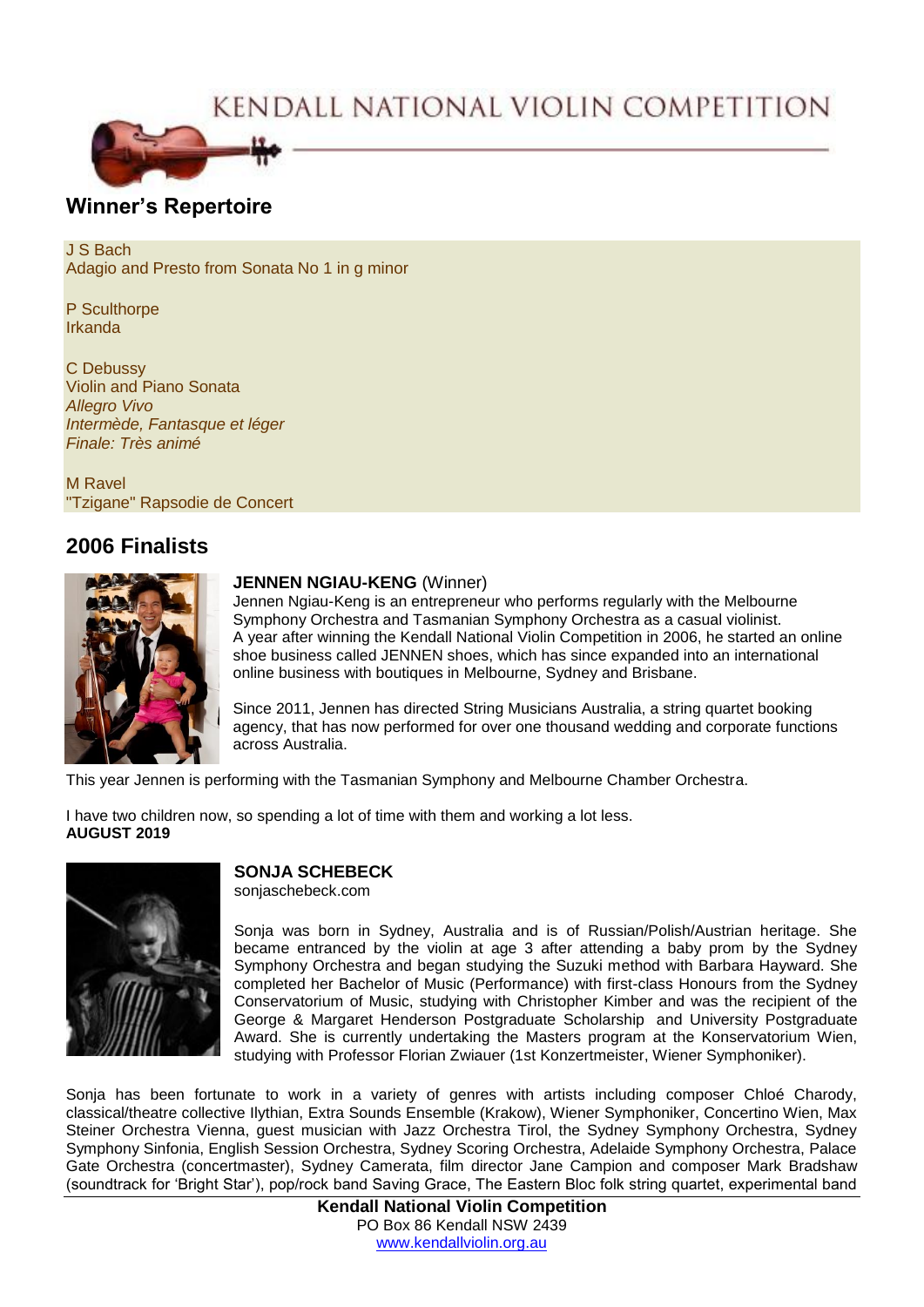Wicked Miranda, Australian hip-hop group Mind Over Matter, balkan ensemble The Yellow Quinces and musical circus-stunt group Strings on Fire. Coming from a diverse musical background incuding folk and jazz, Sonja has also performed with various groups on guitar, double bass, piano and percussion. She has a special interest in new music, twentieth-century Russian music (particularly that of Sergei Prokofiev) and in the circus arts of fire performance, acrobatics and more recently stilt walking, pole and aerial arts.

Sonja is privileged to be a founding member of Nigel Kennedy's 'Orchestra of Life', touring for projects across UK/Europe and Australia since 2010. She has performed as co-soloist with Mr Kennedy in Double Violin Concertos by J. S. Bach and A. Vivaldi, selections from B. Bartok's 44 Duos as well as at festivals and concerts with the Nigel Kennedy Jazz Quintet.

Other performance highlights include the Adelaide Fringe Festival, Beijing Musicathlon pre-Olympics cultural festival (representing the Sydney Conservatorium), the Melbourne Fringe Festival, performances with Nigel Kennedy and the Orchestra of Life at Royal Albert Hall, Henley Festival, Latitude Festival and BBC Proms (UK), Berlin Philharmonie (Germany) and with the Nigel Kennedy Band at Schleswig-Holstein Musik Festival (Germany), Przystanek Woodstock (Poland), St Prex Classics (Switzerland – mentor to the 'St Prex Young Artists') and Porgy & Bess Jazz Club, Vienna.

Sonja has been a prize-winner at the Gisborne International Music Competition, International Space Time Concerto Competition, Balmain Sinfonia Concerto Competition, Kendall National Violin Competition, Marcus Edwards Violin Prize, and Ku-ring-gai Philharmonic Orchestra Concerto Competition, a finalist in the Musica Viva Chamber Music Awards and Nelson Meers

Outstanding Instrumentalist Awards and a finalist in the 2010 and 2015 Symphony Australia ABC Young Performer of the Year awards. She has participated in masterclass lessons with Perry Hart, Jiří Zigmund, Charmian Gadd, Goetz Richter, Simon Fischer and David Takeno.

Since 2007 Sonja has worked closely with Australian composer Chloé [Charody](http://composerchloecharody.com/) on many projects including 'Ilythian' contemporary classical/theatre collective, 'MusiqueArt' street-press magazine for the Fine Arts and 'ReachOut', a touring music education program designed to bring the classical music of today to the youth of Australia, particularly those living in regional and remote areas. They co-founded Charody [Productions](http://charodyproductions.com/) in 2010. Schebeck has premiered many of Charody's compositions, including as guest solo violinist with the Dutch National Ballet for the opera-ballet 'Magdalene' in 2011 and the premiere of 'The Phoenix' caprice for solo violin (excerpt from the Violin & Fire Concerto of the same name) in May 2012 at the Musikverein, Vienna. This work was also presented by the Dutch National ballet as a piece for solo violinist/dancer (choreographed by Remi Wortmeyer) at the New Moves festival, Amsterdam 2016.

Charody and Schebeck have a special interest in creating new art fusing new classical music with circus arts. Their creation 'The [Carnival'](http://charodyproductions.com/our-creations/thecarnival/) circus-opera (for which Schebeck is co-director, solo violinist, aerial and fire performer) has appeared multiple times in Sydney, at the Melbourne Fringe Festival and on London's West End in 2011 and the Fliegende Bauten, Hamburg in 2013. Their current project is Charody's 'Phoenix' Concerto for Violin, Fire and Orchestra.

Sonja is currently based between Europe/UK and Australia as a freelance performer whilst creating her own interdisciplinary projects including The Freestyle [Orchestra](http://www.thefreestyleorchestra.com/) (recipients of the Audience Choice awards in the 2016 Tarisio Trust Young Artist Grants), Spiegel Duo (with pianist Lisa Chou), 'PyroViolinist' fireshow and The Harlequin Court Orchestra street performance collective. She appears as violinist/fire artist for Zirkus Pikard (Austria) and for Igudesman & Joo's 'The League of [X-traordinary](http://www.igudesmanandjoo.com/the-league-of-x-traordinary-musicians/) Musicians' with recent performances at the Vienna Konzerthaus New Year's Eve Gala and the Lucerne Festival. Highlights of 2017/18 season include Ross Edwards' 'Maninyas' Concerto (soloist with Housten Ballet) and performances with The Freestyle Orchestra for the Venice Biennale and 'Les Jardins Musicaux' (Switzerland).

### **AUGUST 2019**